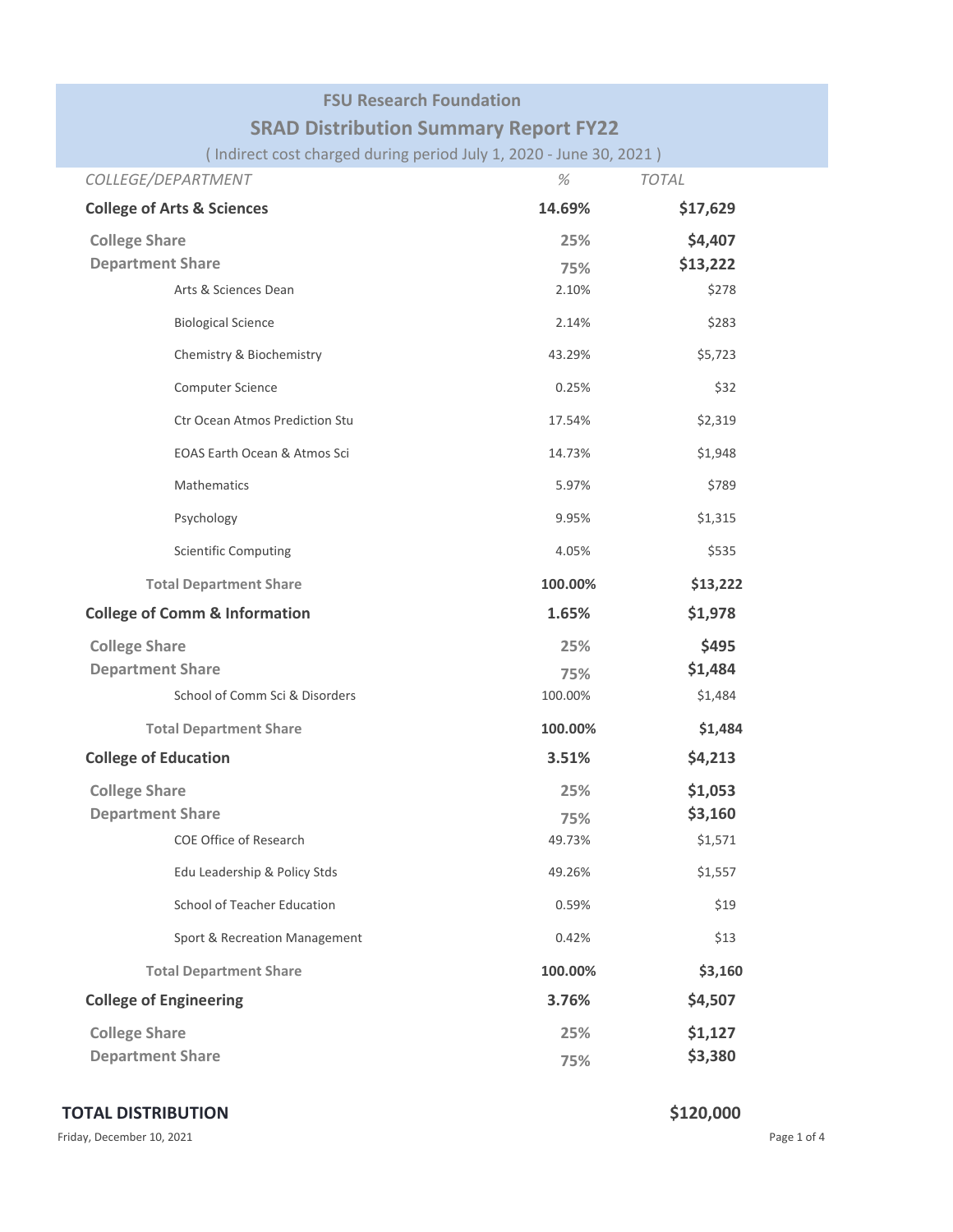|                            | COLLEGE/DEPARTMENT                       | %        | <b>TOTAL</b> |
|----------------------------|------------------------------------------|----------|--------------|
|                            | Chemical & Biomed Engineering            | 1.14%    | \$39         |
|                            | Civil & Environmental Engineer           | 2.00%    | \$68         |
|                            | Ctr for Intel Sys; Ctrl; Rbts            | 20.74%   | \$701        |
|                            | Industrial & Manufacturing Eng           | 12.84%   | \$434        |
|                            | <b>Mechanical Engineering</b>            | 63.28%   | \$2,139      |
|                            | <b>Total Department Share</b>            | 100.00%  | \$3,380      |
|                            | <b>College of Health &amp; Human Sci</b> | 5.31%    | \$6,376      |
| <b>College Share</b>       |                                          | 25%      | \$1,594      |
| <b>Department Share</b>    |                                          | 75%      | \$4,782      |
|                            | Better Health & Life Ctr                 | 0.10%    | \$5          |
|                            | Dean College Health & Hum Sci            | 5.79%    | \$277        |
|                            | Hum Sci Family Institute                 | 14.48%   | \$692        |
|                            | Human Development & Family Sci           | 8.75%    | \$418        |
|                            | Nutrition & Integrative Phys             | 70.89%   | \$3,390      |
|                            | <b>Total Department Share</b>            | 100.00%  | \$4,782      |
| <b>College of Medicine</b> |                                          | 5.01%    | \$6,015      |
| <b>College Share</b>       |                                          | 25%      | \$1,504      |
| <b>Department Share</b>    |                                          | 75%      | \$4,511      |
|                            | Autism Institute                         | 26.40%   | \$1,191      |
|                            | Medical Humanities & Soc Sci             | 11.22%   | \$506        |
|                            | <b>Medicine Biomedical Sciences</b>      | 62.37%   | \$2,814      |
|                            | Medicine Dean                            | $-0.03%$ | (51)         |
|                            | Medicine Tallahassee                     | 0.04%    | \$2          |
|                            | <b>Total Department Share</b>            | 100.00%  | \$4,511      |
| <b>College of Nursing</b>  |                                          | 4.20%    | \$5,045      |
| <b>College Share</b>       |                                          | 25%      | \$1,261      |
| <b>Department Share</b>    |                                          | 75%      | \$3,784      |
|                            | Nursing                                  | 100.00%  | \$3,784      |
|                            | <b>Total Department Share</b>            | 100.00%  | \$3,784      |
|                            | <b>College of Soc Sci &amp; Pub Pol</b>  | 1.20%    | \$1,446      |
| <b>College Share</b>       |                                          | 25%      | \$361        |
| <b>Department Share</b>    |                                          | 75%      | \$1,084      |
|                            |                                          |          |              |

## **TOTAL DISTRIBUTION \$120,000**

Friday, December 10, 2021 2001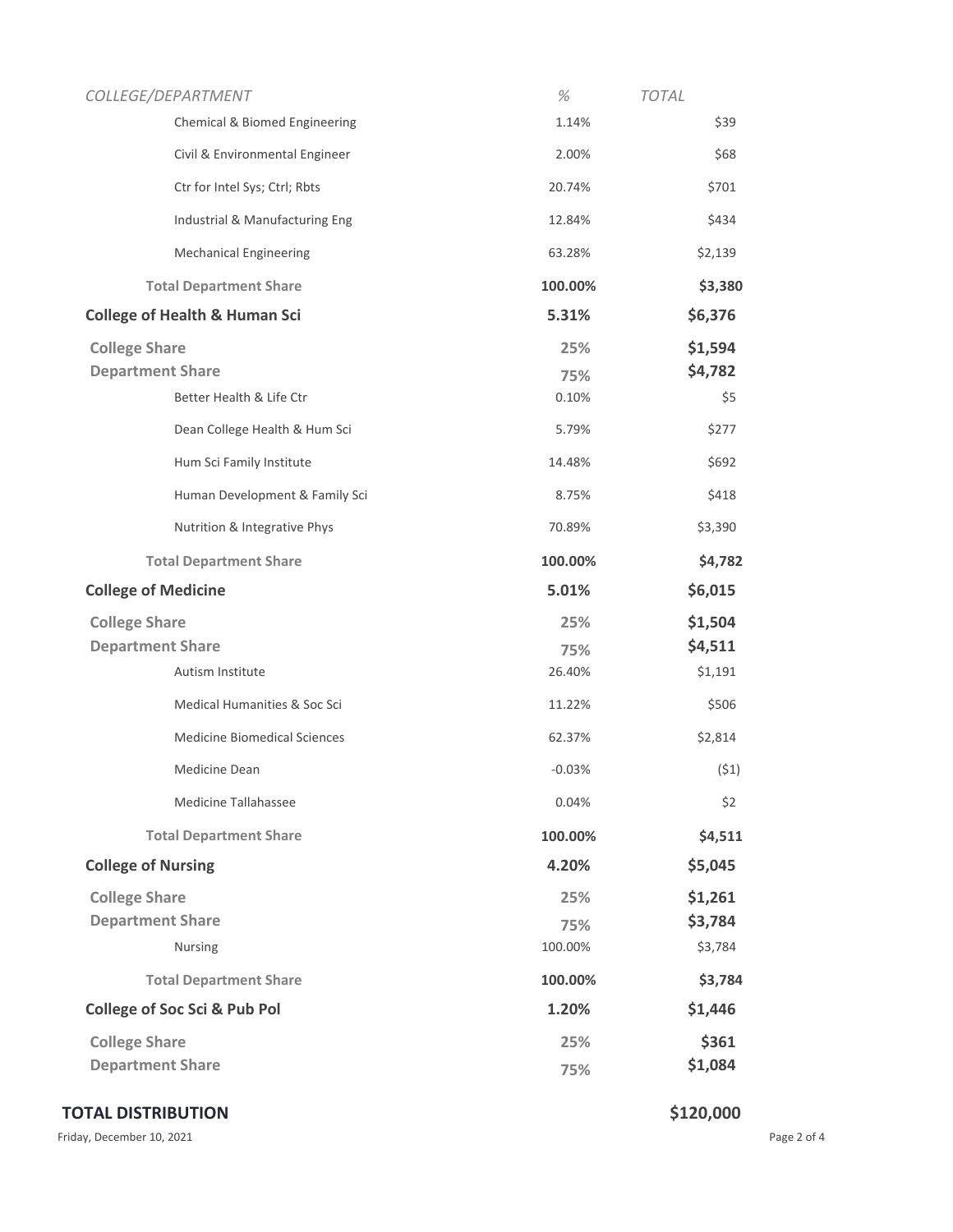| COLLEGE/DEPARTMENT                    | %       | <b>TOTAL</b> |
|---------------------------------------|---------|--------------|
| Demography & Population Health        | 62.97%  | \$683        |
| FL Center for Public Managment        | 30.59%  | \$332        |
| Sociology                             | 4.50%   | \$49         |
| Urban & Regional Planning             | 1.94%   | \$21         |
| <b>Total Department Share</b>         | 100.00% | \$1,084      |
| <b>College of Social Work</b>         | 1.94%   | \$2,323      |
| <b>College Share</b>                  | 25%     | \$581        |
| <b>Department Share</b>               | 75%     | \$1,742      |
| Child Welfare Project Fund            | 2.94%   | \$51         |
| Inst for Justice Res & Devt           | 94.91%  | \$1,654      |
| Social Work                           | 1.87%   | \$33         |
| Social Work Dean                      | 0.29%   | \$5          |
| <b>Total Department Share</b>         | 100.00% | \$1,742      |
| <b>Moran School Entrepreneurship</b>  | 0.57%   | \$678        |
| <b>College Share</b>                  | 25%     | \$170        |
| <b>Department Share</b>               | 75%     | \$509        |
| Moran School Entrepreneurship         | 100.00% | \$509        |
| <b>Total Department Share</b>         | 100.00% | \$509        |
| <b>VP Research</b>                    | 58.16%  | \$69,789     |
| <b>College Share</b>                  | 25%     | \$17,447     |
| <b>Department Share</b>               | 75%     | \$52,342     |
| Aero-Prop Mecha Energy Ctr            | 1.87%   | \$981        |
| Applied Superconductivity Ctr         | 4.38%   | \$2,290      |
| Ctr for Adv Aero-Propulsion           | 7.21%   | \$3,772      |
| Ctr for Advanced Power Systems        | 23.06%  | \$12,070     |
| Ctr for Econ Forecast & Anly          | 0.27%   | \$139        |
| Ctr for Prev & Early Intervent        | 19.19%  | \$10,043     |
| <b>FL Conflict Resolution Consort</b> | 0.02%   | \$12         |
| FL Ctr for Interactive Media          | 5.82%   | \$3,047      |
| FL Ctr for Prevention Rsch            | 0.04%   | \$23         |
| FL Ctr for Reading Research           | 10.75%  | \$5,625      |
| FSU Coastal & Marine Lab              | 3.08%   | \$1,612      |
| <b>TOTAL DISTRIBUTION</b>             |         | \$120,000    |

Friday, December 10, 2021 2001 2012 12:30 Page 3 of 4